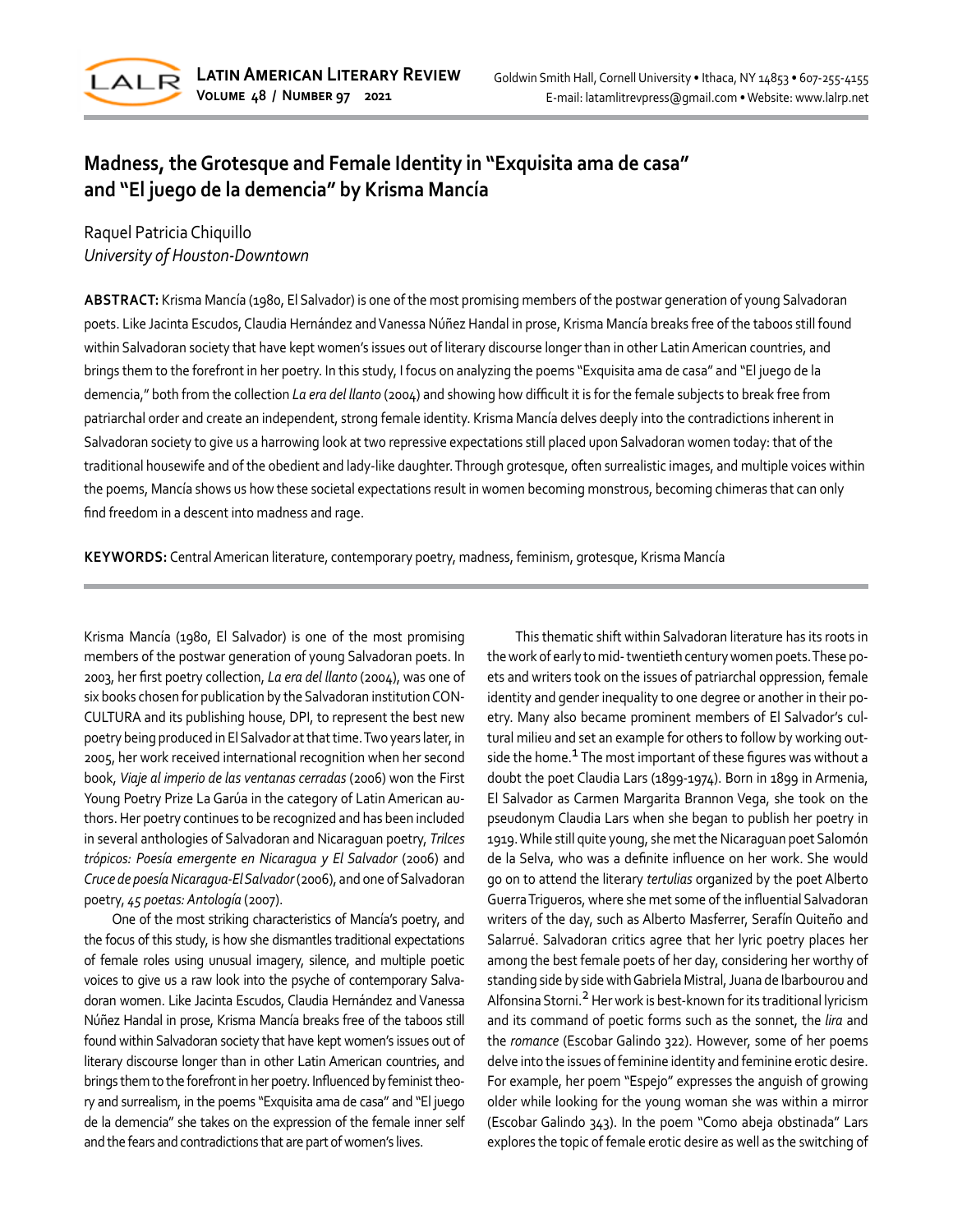gender roles when the female poetic voice takes on the role of the bee, traditionally seen as male, and it is she who decides where to collect the pollen and where to deposit it (Poumier 414). Although Claudia Lars was never explicitly political in her work, she did champion progressive causes throughout her life.

Another important precursor to the postwar poets and writers is the poet Matilde Elena López (1922-2010). A member of the literary movement known as the Generation of '44, she participated in the movement to overthrow the dictator Hernández Martínez and lived in exile until 1957, when she returned to El Salvador. An academic by vocation, she studied at San Carlos University in Guatemala and received her PhD in literature from the Central University of Ecuador. She was a professor of literature at the National University of El Salvador. In her poem "Diálogo con mi nombre," she explores the theme of female identity by creating a dialogue, which in truth is a monologue, between the poetic voice and her name (Escobar Galindo 497-98). In another poem, "Mirándome en tu cuadro," López explores the male gaze and the smothering effect it has on the female subject (Escobar Galindo 499-500).

Mercedes Durand (1933-1999) is another poet whose work explores feminist themes. As a member of the "Committed" Generation, many of her poems combine feminist, social justice and political concerns. There are moments, however, when the feminist theme predominates. This is the case of the poem "Soneto," for example, where the personal anguish expressed by the poetic voice builds with each stanza until it crashes and ends in uneasy silence at the end (Escobar Galindo 599-600). In "El agua" Durand evokes images of Ophelia when she writes of a girl who is floating down a river, as if she were asleep, letting the current take her. She is already dead, however, and the poetic voice describes her bluish hands and ivory face as she floats downstream, and finally disappears underneath the current (Escobar Galindo 599). In "Llanto" Durand abandons the sonnet and makes use of free verse to express the private anguish of the female poetic voice, which spirals to include not only her own loneliness but also her memories of the military opening fire on protesters gathered in downtown San Salvador on January 22, 1980 (Escobar Galindo 603-04). The poem ends with the poetic voice in tears finally succumbing to sleep, but it is an example of how the personal became political in Salvadoran poetry, which later poets will express in explicit call to arms.

The last poet that I consider a forerunner of the postwar feminist themes seen in contemporary Salvadoran literature is Claudia Hérodier (1950). Politically, Hérodier leans to the left, though her poetry is not explicitly political. In her collection *Volcán de mimbre* (1978), Hérodier explores the themes of love as an oppressive force in women's lives. Unlike the other poets mentioned here, Hérodier writes entirely in free verse; not only does this give rhythmic vitality to the poems, it can also be seen as symbolic of poetic language being set free from the strictures of formal poetic structures. In "Poema," Hérodier also probes the theme of female identity, as the poetic voice has lost her identity,

the things that make her unique, and cannot find them (Escobar Galindo 735). She is condemned to asking for them repeatedly, without ever receiving any answers.

The work of these important poets foreshadows the feminist themes that will surge in Salvadoran literature after the end of the Salvadoran Civil War. They provide a bridge between the present and the past and help us see that the two are inextricably connected.

However, what was still missing in El Salvador was a strong feminist movement and a tradition of feminist criticism.3 It would not be until the publication of Claribel Alegría and Darwin J. Flakoll's novel *Cenizas de Izalco* in 1966 that we begin to see a strong position within the literary text against the patriarchal oppression suffered by Salvadoran women. However, there is a caveat. As Laura Barbas-Rhoden has ably shown, feminist issues within this novel and others written during this time period are strongly linked to the revolutionary movements within the region, especially in El Salvador and Nicaragua (18). Although gender oppression is an ever- present theme in *Cenizas de Izalco*, it is subjugated in relation to the revolutionary theme that Alegría and Flakoll fictionalize. In general, it is the denouncing of political oppression and the promotion of a revolutionary movement that matter most in the novels and *testimonios* written in the sixties, seventies and eighties in Central America, not the contradictions inherent in women's lives imposed by a patriarchal system. In the case of El Salvador, it was not until the 1990s and especially once the Peace Accords were signed in 1992, that writers and poets began moving away from making explicit political statements and towards expressing the personal, the psychological, and the contradictions of their lives in their works. This has been especially true of women authors. With the end of the Salvadoran Civil War, feminist issues take center stage within literary texts. This tendency is stronger in prose than in poetry, but it is clear that post-war poets such as Krisma Mancía are also following the same path, as will be seen in the following paragraph.

One of the first Salvadoran writers to deal explicitly with the issue of female sexuality and desire has been Jacinta Escudos, with her novel *El desencanto* (2001), a theme she had begun to explore previously in her collections of short stories, *Cuentos sucios* (1997) and *Contra- corriente* (1993). In addition, another gifted short story writer, Claudia Hernández, focuses on deconstructing female identity, violence and gender-based oppression, among other themes, in her collection *Mediodía de frontera* (2002). Another more recent author is Vanessa Núñez Handal, whose novel *Los locos mueren de viejos* (2008) presents the reader with the corrosive and damaging effects on women of a conventional, patriarchal society. Krisma Mancía treats many of these same themes in her two poetry collections, *La era del llanto* (2004) and *Viaje al imperio de las ventanas cer*radas (2006).<sup>4</sup> In this analysis I focus on the poems "Exquisita ama de casa" and "El juego de la demencia," both from *La era del llanto*. Through the young woman in "El juego de la demencia" whose younger sister goes mad and eats a canary, and the housewife that makes her life bearable by popping pills in "Exquisita ama de casa,"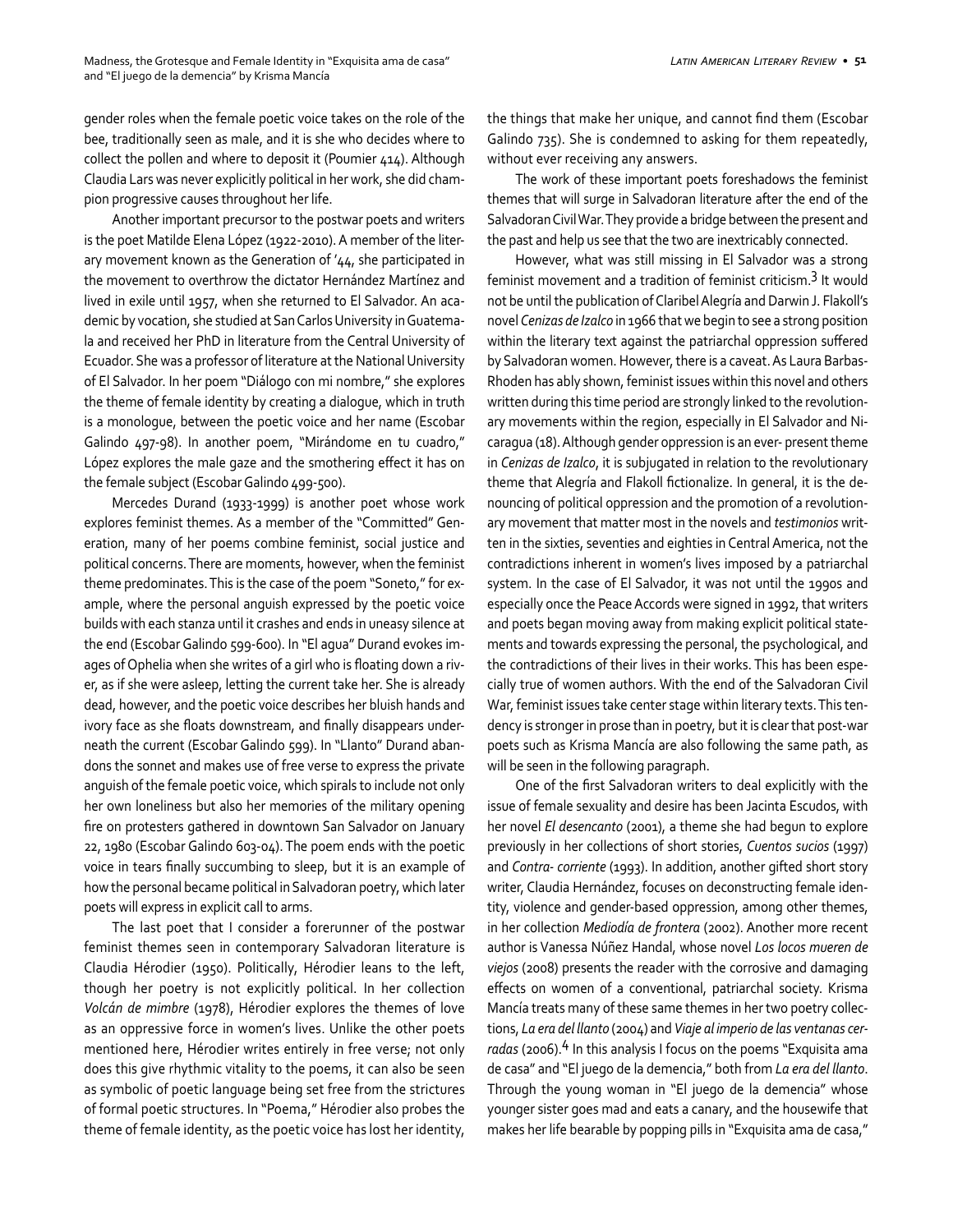Mancía creates a harsh indictment of El Salvador's traditional, patriarchal society and the limits that it places on women.

The first poem that I will focus on is "Exquisita ama de casa," where the housewife in question is first seen banging her head against the wall:

Una cabeza hueca se golpea contra la pared, en la boca caliente de la cacerola chisporrotea el aceite, los huevos disimulan su obsceno ombligo amarillo.

#### Antes de cocinar

saca del refrigerador la cuenta de la carne, la cuenta del gas y de la electricidad que el infiel derrochó en las camas de las culpables.

Aparta del camino equivocado a las pobres ollas y despelleja su asqueroso plumaje de grasa.

Rota la yema de los huevos, procede a poner la cabeza en el horno, las vísceras en agua tibia, el sueño en las manos confiables de las pastillas para dormir.

Sintetiza la presencia de las brujas en una fotosíntesis, en una fotofobia lunar que atraviesa a pie la tela juiciosa de la Estrella del Sur.

(¡No me grite al oído, sirena disfrazada de pescado viejo y podrido, feo fetichismo del antimuseo prehistórico!)

Al guisar retira la planta del pie. Brinca con las manos. Grita: ¡Bizcocho ocho en el pozo de los deseos! Derrite candelas coloradas sobre el abrigo de su marido y deshace píldoras para gatos en el vino francés.

Mientras come, Lee las noticias: "Marte en el interior de la luna se gesta verde y escucha golpes azules detrás de la piel blanca. Marte enfurecido se autoaborta en una tarde granizada".

En el inodoro Marco Polo hace una escala en el intestino grueso. Itinerante de apendicitis, se ahoga en una cólera superficial. (49-51)

As we read the poem, the first thing we notice is the ironic contrast between the title of the poem and the grotesque image of the housewife created by Mancía. There is nothing "exquisite" or delicate about this housewife. Although the term *ama de casa* is most often used to describe an upper-middle class woman in Latin America, who usually has a maid to do the housework, it is clear that in this poem the housewife has to be middle class or lower-middle class. There is no mention of servants, and it is the housewife that is doing the cooking.

Another interesting aspect of this poem is how Mancía uses silence to condition the reader's perception of the housewife. The housewife never speaks, she does not have a name, no identity of her own; she is instead described by a poetic voice that reports her actions in the third person. We only see what the poetic voice wants us to see.

The first stanza introduces us to a woman without a thought in her head, but one who is so full of frustration (or is it that she has already gone mad?) that she is banging her head repeatedly against the wall while trying to fry eggs for breakfast. The oil is sputtering and the eggs are overdone; we can see how Mancía has already begun to deconstruct the image of the perfect housewife.<sup>5</sup> We continue to the second stanza, where the poet reminds us that women, although oppressed by a patriarchal society, can also oppress other women by taking on as their own the expectations of the patriarchy. In this case, the housewife blames her husband's mistresses for the lack of money at home to buy groceries, rather than her husband, who is the one responsible for committing adultery. Thus, we see that a traditional housewife sees other women as competition and as seducers of men, while men are exempt from taking responsibility for their actions, and indeed, are exempt from keeping their wedding vows.

From the third stanza on, the imagery becomes more and more surreal. In the third stanza the poet creates a hybrid image by using a metaphor that compares an inanimate object with an organic one (Chiquillo 228). In this case, the pots are described as having greasy feathers that the housewife must pull, transforming the dirty pots into chickens that need to be cleaned before cooking.

The fourth stanza starts out with a more recognizable image, that of the housewife trying to commit suicide by putting her head in the oven because the eggs are burned.<sup>6</sup> The image is a cliché that also emphasizes the frivolity of this woman, who wants to commit suicide for such a senseless reason. The ambiguity in line three of this stanza surprises us as we suddenly wonder whose viscera is in the warm water. For a second readers might be confused as they imagine the housewife eviscerating herself and putting her own viscera in warm water, until they realize it must be the tripe that needs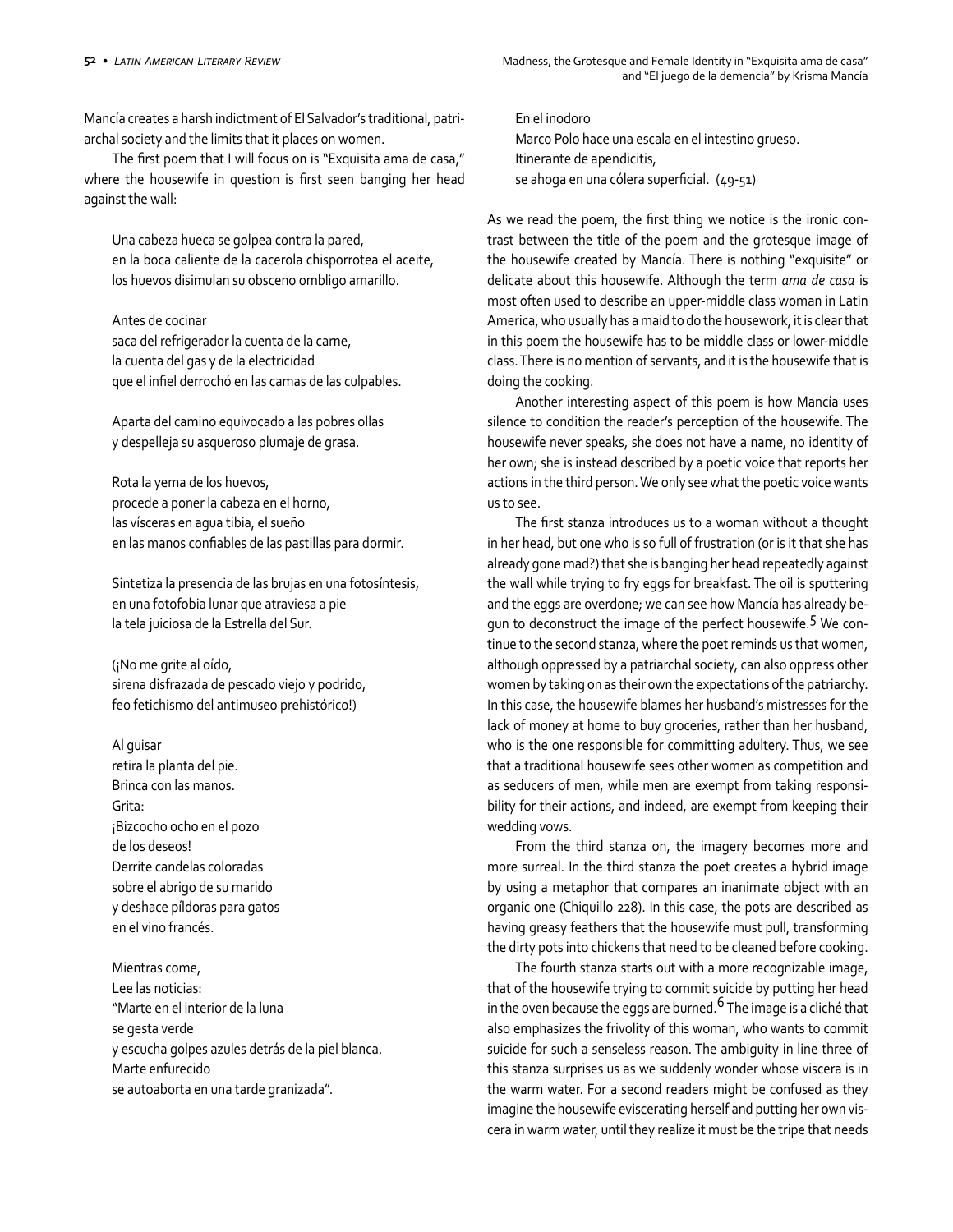to be prepared for dinner. This image could also be interpreted as being a hallucination, caused by the unresolved tension within the housewife regarding her identity as a woman and the suicide attempt (Kristeva "About…" 156-57). The last image the reader is left with is that of a housewife addicted to painkillers, without which she cannot fall asleep.7

The fifth stanza marks a return to unconventional and surrealistic imagery, as the housewife is transformed into a plantlike monster, a chimera that uses photosynthesis to destroy the witches and the phobias that haunt her. In addition to the chimera, there are two other examples of hybrid imagery in this stanza. One is in line two, when a phobia transforms into a person that walks across a web of judgment. The second is in line three, when the Southern Star implicitly becomes a spider that has spun the web of judgment.

There is a sudden break in the poetic voice in stanza six, which up to now has described the housewife's actions with detachment. This changes in this stanza, for all of a sudden the poetic voice drops the third person and switches to the first person, forcefully telling the housewife not to scream in its ear. The poetic voice uses another hybrid image when it brings together the image of a mermaid, which is another chimera but can also be seen as a symbol of youth and self-sacrifice (Golden 16-17). The self-abnegation and devotion to others that the mermaid exemplifies and that the poetic voice values in the housewife remain hidden by her "costume" of an old and rotting fish. The implication here is that the housewife's true nature is that of a mermaid, who as Stephanie Golden explains, "[…] embodies women's tendency to seek salvation through sacrificing the self for another person instead of through self-transformation" (18). The woman in this poem is defined by the comments made by the poetic voice; to the degree that even when she tries to communicate it is impossible for her to manage it even if she screams. The poetic voice refuses to listen and drowns her out with its own forceful comments. The housewife does not meet its expectations, she is grotesque, neither human nor fish, and worst of all, old and self-centered, rather than young, devoted to others and completely self- sacrificing.

The question remains as to who or what is represented by the poetic voice in this poem. My interpretation is that the poetic voice represents traditional, male-dominated Salvadoran society and the gender-based oppression it exerts over women. The poetic voice is a man and in stanza six he loses his temper with the housewife, who is desperately trying to get his attention. By stanza seven however, the poetic voice has composed itself and has returned to its detached observations of the housewife. The woman in this poem has continued on a downward spiral and it appears she is having a mental or emotional breakdown: she jumps with her hands; she yells a nonsensical rhyme and drips red wax onto her husband's coat to get even. Most disturbing of all, she has turned to drugs in order to get through her day, and the stanza ends with her dissolving pills meant for cats in her glass of French wine. This is the second time

in the poem the pills are mentioned and although the type of pill is never specified, it is probably safe to assume they are either sedatives or painkillers, though in the case of the medicine for cats they could also be used to control behavior. This is particularly telling as we move on to the eighth stanza.

The next image that the poetic voice allows us to see (stanza eight) shows the housewife calmly eating and reading the news. However, she may be in a drug-addled haze, so that the headlines she is reading make little sense. The planet Mars, the moon, icy hail, a green landscape, a white body and blue sounds all swirl together and combine to make the headline something surreal. However, the headline could also be a metaphor for the struggle women face in order to become individuals in their own right, while being dominated by a patriarchal society. Symbolically, Mars represents the Roman god of war, though he is also associated with death and fertility, while the moon traditionally is a symbol of female fertility and emotions. In lines three to seven the moon is pregnant, gestating Mars within her. It is possible here that the housewife is describing her own inner pregnancy where she is symbolically gestating her own desire to fight back. The gestation seems to be positive, the green representing the new beginning, the renewal by this "child." However, in spite of this, Mars is enraged when he hears the moon hit by "blue" sounds, perhaps representative of domestic abuse and the bruises that result from physical assault. His rage is such that he makes the moon (the housewife) miscarry, and the promise of renewal, of rebellion, dies before it can be born. Thus, in this example of synesthesia, the blue color of the slaps in contrast with the whiteness of the skin is an image that is also reminiscent of a corpse. It could be how the housewife thinks of herself, as a corpse devoid of any feeling, so oppressed in her marriage that she feels as if she were both dead and alive, consumed by relentless but monotonous and unfulfilling activity (Kristeva "Black…" 388).

The poem ends with a scatological image of the housewife in the bathroom, suffering from indigestion and rage. Though her rage can seem superficial, the equivalent of drowning in a cup of water, it is anything but. This is the true emotion that the housewife cannot express to others, even to herself, and which consumes her completely.

In this poem Krisma Mancía shows us how silence, as a condition traditionally imposed by patriarchal society on women, forces readers to mold their image of the housewife through the observations of a third party, which in this case I interpret as being male. The woman in "Exquisita ama de casa" does make feeble attempts at rebelling (she burns the food, she takes pills, she fantasizes about her male-dominated life imploding, she even attempts to express herself through screams, since coherent speech is denied her), but it is a useless effort. The best she can manage is feeling an impotent rage while she locks herself in the bathroom. We do not know her name, we do not know what she looks like, the only things we know about her are her actions as seen by the poetic voice, and how those actions do not meet its expectations. She is everywoman.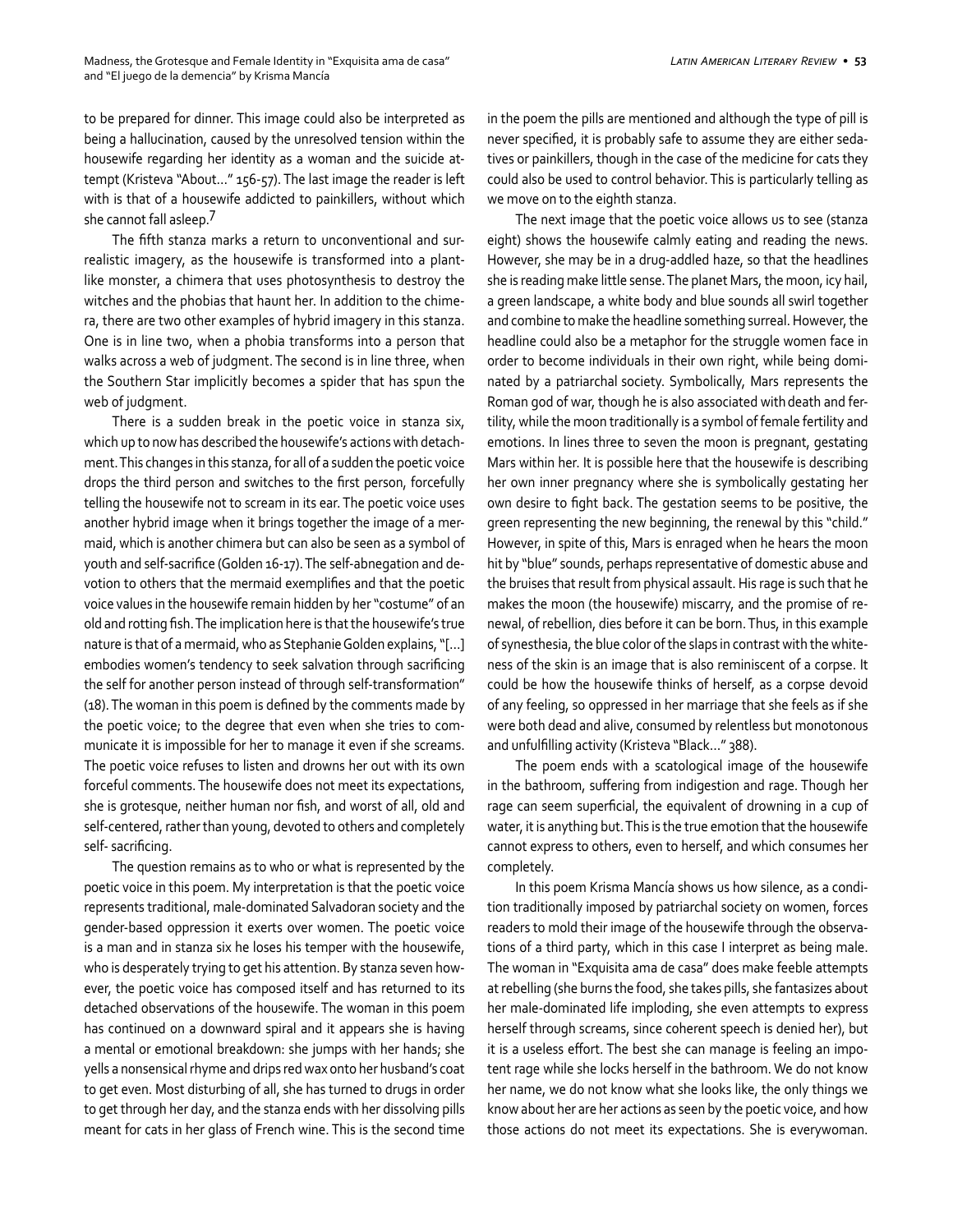Relegated to a marginal role within society, she is reduced to a place of inferiority, of the childish, the unsayable and the hysteric (Castillo 371). Mancía's housewife is stuck in a pre-feminist mode. The poet shows us the hellish existence of a traditional housewife but she never gives a way to escape it. As readers, we discern the housewife's inner turmoil from the description given by the poetic voice of her actions, but we never hear her voice. Instead, the poet gives us a snapshot of a grotesque reality that is apparently unchangeable. Perhaps because it is unchangeable, the only means of escape this woman has is to sedate herself with medication, descend into madness, or commit suicide.

A preoccupation with the transgression of societal norms and insanity is evident throughout the collection *La era del llanto*. In the case of the poem "El juego de la demencia," the transgression appears as mental illness, and the person who experiences the psychotic break is not the poetic voice, but rather her younger sister:

La locura tiene espejos en los ojos de los demás.

¿Comprendes?

La locura tiene palabras, palabras largas.

Una noche de repente encuentras a tu hermana con la boca llena de plumas. De plumas del canario. Del canario de mamá.

Y sabes que los locos no tienen piedad y sabes que la piedad no tiene locos. Sin embargo los locos son como los canarios: cantan en sus jaulas de oro.

#### Recuerda:

entre la locura y la cordura sólo hay un paso dividido por rejas.

Los locos te verán de lejos. Te llamarán con los ojos. Te extenderán las manos y te halarán la camisa.

Recuerda: Tú sólo vienes a ver.

--¡No la llame con voz de miss miss—un remolino se inquieta--, ven aquí!, aconseja la enfermera. --¡Miss Miss, ven aquí!, Diez uñas se clavan en tu cara.

¿Quieres estar en la casa de la risa, en la casa del "yo quiero volver a casa"? ¿Quieres saber cómo se retuercen los locos cuando llaman a sus espectros? ¿Quieres sentir cómo las venas de tus brazos se mueven como culebras en celo y buscan tus ojos para devorarlos?

En el manicomio los suicidas pueden matarse mil veces. En el manicomio los muertos son las sábanas blancas. En el manicomio las fantasmas son las batas con jeringas.

Tengo una muñeca vestida de trapos, trapos grises, trapos grises.

Tengo una muñeca de laaargos cabellos que llora, que llora por su espejo de doble cara. Tengo, tengo, tengo, tú no tienes nada. Tengo cien cuchillos para la semana.

Mi hermana está loca, loca, loca. Se la ve en un rincón del mani manicomio peinándose maniáticamente el cabello, un cabello laaargo frente a su espejo de doble cara.

Mamá se puso a llorar cuando dejó a su canario en el mani manicomio.

En el manicomio los suicidas pueden matarse mil veces. En el manicomio los muertos son las sábanas blancas. En el manicomio las fantasmas son las batas con jeringas.

Tú sólo venías a verla y no sabes por qué te quedas. (33-35)

The poem begins with a poetic voice that at first glance seems as detached as the one in "Exquisita ama de casa." However, in the second stanza we realize that instead of using the third person to observe and report, the poetic voice is using the second person "tú" to speak to someone. There is an implicit dialogue here, though it is unclear who is speaking to whom. One possibility is that the older sister is talking to herself, in a dialogue (or monologue) with the two conflicting sides of herself: one that wants to join her sister in the asylum, and one that clings to sanity and is scared of going mad. It is feasible, then, to think of the poetic voice as representing the older sister. However, from time to time the poetic voice does shift its identity within the poem. The poetic voice takes on the role of guide and it is important that its message be understood as well through the other discernible voices found within the poem: that of the nurse, the younger sister, and the insane.

By the third stanza, we realize that madness itself is personified. Madness has words. The poetic voice is referring to the non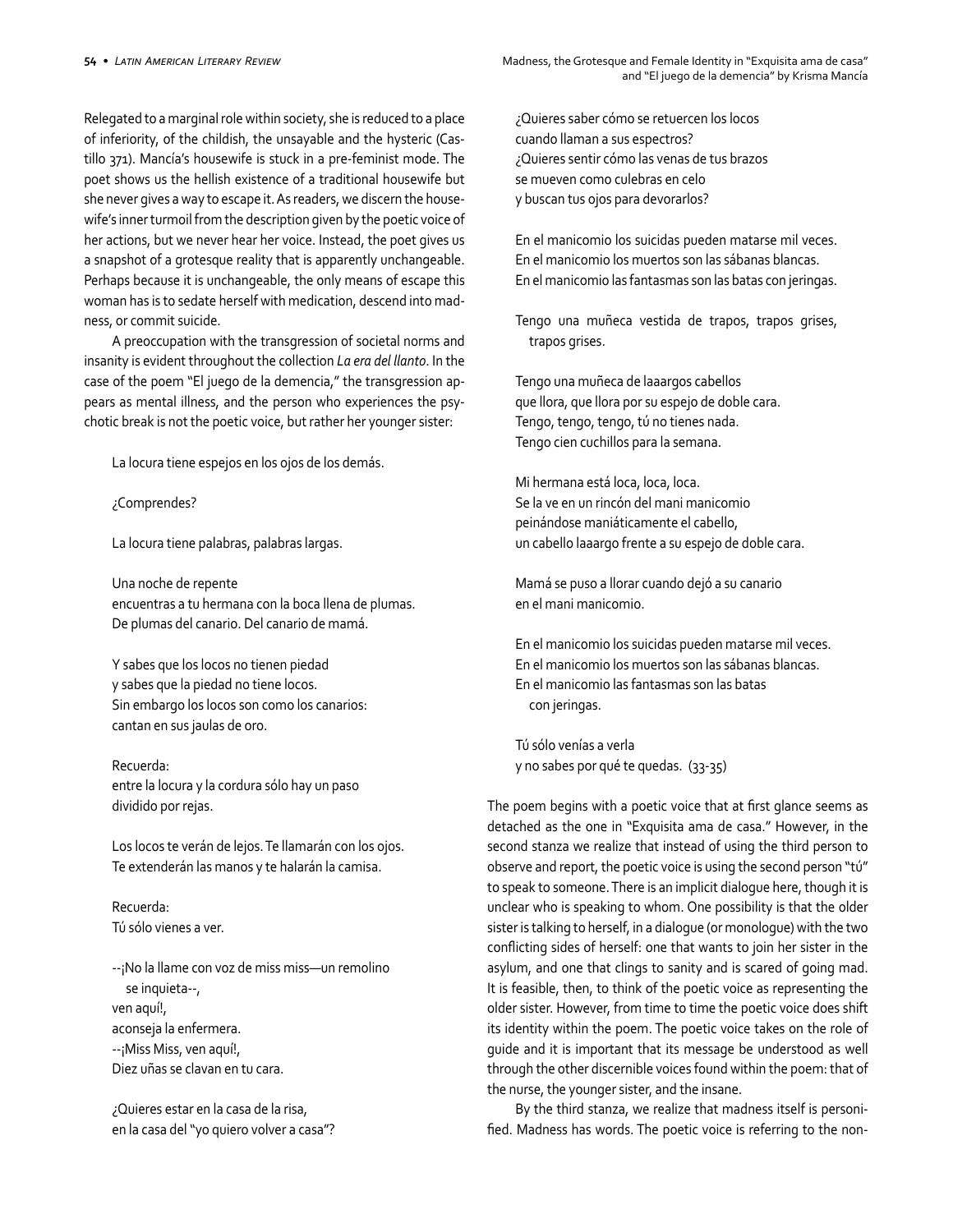sensical, often rhythmic or rhyming words that the insane often chant, lost in their own world. Using Julia Kristeva's concept of the semiotic as explained by Pam Morris, it is possible to see madness as the ultimate fount of creativity gone awry:

Language that allows maximum opening to the semiotic is termed 'poetic language' by Kristeva and is characterized by rhythmic qualities, a heightening of sound patterning, disruption of syntax and heterogeneity. The examples Kristeva analyses are almost invariably literary texts, and she repeatedly insists that even in its most intense manifestations the semiotic must always retain the ordering presence of the symbolic. Without this control, such language is completely overwhelmed by the force of unconscious drives and becomes psychotic utterance. (145)

Although madness seems to offer the promise of self-expression, it does so at the expense of coherence. Thus, it is not possible to fully reject the symbolic [social] order and remain sane. It is the tension between the semiotic and the symbolic that leads to new language and new forms of self-expression. When this tension is gone, all that is left is madness. This is something the poetic voice is well aware of, for in stanza six it chillingly warns the older sister (or she warns herself) that between madness and sanity there is only a small step, separated by the bars on the windows of the insane asylum.

In stanza four the poetic voice states that the social transgression was committed by the younger sister, who is found by her sibling with her mouth full of feathers. It is a grotesque scene. The younger sister is dehumanized through her own actions to the level of an animal by eating the canary live. We would normally think of a cat or some other animal as eating a canary, but not a child. This stanza is where we also realize that there is a hidden subtext in the poem regarding the mother of these two girls, for the canary that the younger sister eats belongs to her. The separation between the two statements in line four of the stanza emphasizes the dread and the hesitation with which the poetic voice states that the canary belonged to their mother. The younger sister has destroyed one of their mother's prized possessions, and the question that remains is: did she do it because she suffered a psychotic break and knew no better, or did she do it as an act of rebellion against her mother? At this point in the poem, the mother-daughter tension remains unresolved, and as we move to stanza five the poetic voice underscores the younger sister's dehumanization. She is mad, and the insane cannot have pity for anything or anyone, including the hapless canary. However, in lines three and four of stanza five Mancía creates a simile between the songbird and the insane, stating that the insane are canaries that sing in their golden cage. In this manner, we see how the insane are sometimes thought to possess the ability of creative self-expression, and to be happy inside the asylum. They are inside a prison, of course, but it is a gilded one. This idea expressed in the poem is certainly not new; André Breton believed

that the mad, living within their own realities, were more creative and happier than those that were sane (5). More recently, Jana Sawicki has seen madness as a way to fight against the patriarchal order of society, stating that resistance is found in the "[ … ] voices of the mad, the delinquent, the abnormal, the disempowered. [ … ] These voices…are the sources of resistance, the creative subjects of history" (Lappas 89-90). Madness is the only logical way of coping with a diseased world, with a society that is itself sick (Porter 209-210).

Jumping forward in the poem, in stanza 15 it becomes clear that the younger sister has not only eaten the canary but is also denoted by the canary. $8$  This happens when the poetic voice states that their mother cried when she left her canary (the younger sister) in the asylum (stanza 15 lines 1-2). Since the younger sister is represented by the canary, by eating her mother's actual songbird she is also "eating" herself. It is a cannibalistic act that destroys the self. It is also a way to escape the mother's control, for the younger sister is by extension also one of her mother's possessions, just like the canary. By symbolically killing herself, the younger sister should be able to forge her own identity, to escape her mother's control. She is unable to do so, however, because what the younger sister has rejected completely is the symbolic, and has opted to return to the semiotic. However, by separating completely from the symbolic, she has descended into insanity, for in a self that is "[d]isengaged from the symbolic modality, the 'revolutionary potential' of the semiotic disposition explodes into non-sense or madness" (Morris 146). The mother figure in the poem is devoid of personality. She appears only through the descriptions of the older daughter, who tells us two things about her: she had a canary in a cage and she cried when she left her younger daughter at the asylum. She seems to be a foil for the daughters to react against rather than a person in her own right. This might be another reason why the younger daughter is unable to truly break away from her mother. Her mother is not actually present; she exists only through the older sister's utterances. The reaction of the poetic voice to this situation is to keep warning the older sister (stanzas seven and eight) that the mad are dangerous and should be avoided, that the insane asylum is filled with horror. Most of all, the poetic voice admonishes her to remember that she is only a visitor to the asylum, though in the end, this turns out to be false. In the end, the poetic voice is just as mentally ill as her sister.

Going back to stanza nine, reality suddenly irrupts into the poem with the voice of the nurse, who tells the older sister not to call her sibling in such a polite way, such a bourgeois way: "— No la llame con voz de miss miss —un remolino/se inquieta—,". Patients in the asylum are seen as a vaguely threatening whirlwind, and can be heard repeating the words the nurse says to the older sister. The stanza ends with the older sister getting scratched in the face by two hands, but it is not clear who attacks her. Is it the nurse? Is it one of the patients? Or does she scratch herself when she tries to hide her face away from the patients? After all, the po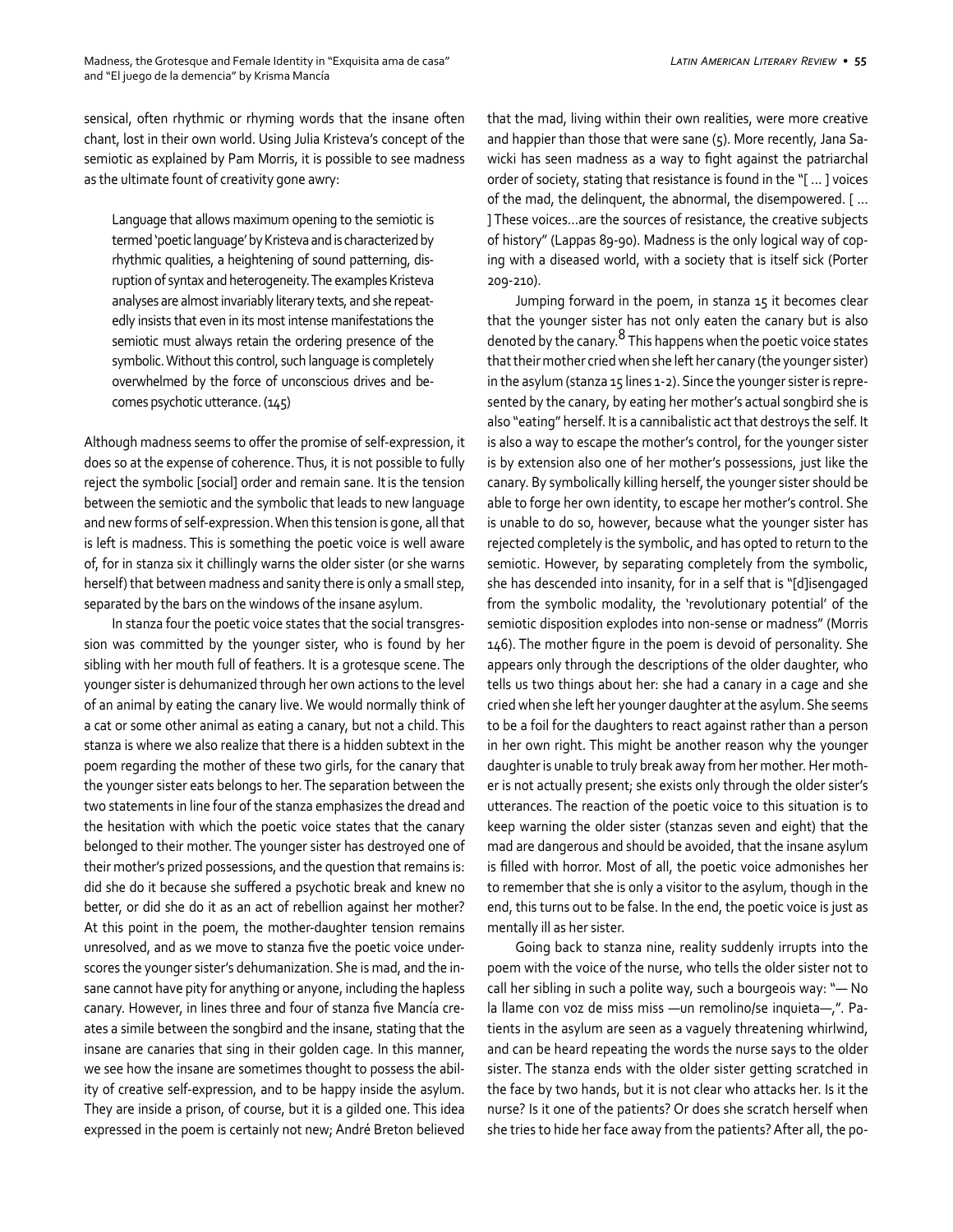etic voice has warned her that madness is reflected back through the eyes, and that the insane will call her to them with their eyes. Once more, we get the sense that the older sister is also in danger of going mad.

The poetic voice as the older sister takes over once more in stanza 10, and taunts herself impatiently with her questions about her desire to see what the asylum is like. It becomes clear that the older sister feels attracted to the insane asylum, to losing herself in madness, at the same time that it repels her. In stanza 11 the older sister as the poetic voice explains to herself that the insane are allowed to express their anxieties and their fears, which in the end turn out to be figments of their imagination, the creation of their mental illness. They are not real. The insane asylum, as grotesque and chaotic as it may be, creates a sense of safety for the older sister.

Moving on to stanzas 12 and 13, here the poetic voice shifts again and becomes that of the younger sister, who is lost in her dementia. In stanza 14, the poetic voice shifts identity again and becomes the older sister's voice ringing out clearly, as she states "Mi hermana está loca, loca, loca" (stanza 14 line 1). The alliteration and the sing-song quality of the older sister's utterances found in stanzas 13 and 14 are signs that the older sister is also insane. The younger sister thus becomes a mirror, which reflects back to the reader the true state of the older sister.

The image of the double-sided mirror found in stanzas 13 and 14 is also important. Though there are different ways of interpreting the image of the double-sided mirror, Gilbert and Gubar explain that "in women's writing the mirror often serves as image of selfdivision—of a 'desire to both accept the structures of patriarchal society and to reject them'" (Morris 70). Mancía's use of the doublesided mirror points towards a similar function within "El juego de la demencia." The older sister is torn within herself by twin desires: to reject the asylum and all it contains on the one hand, upholding patriarchal order, and on the other to lose herself in the dementia she senses within herself and that keeps trying to erupt, which signifies

freedom. She keeps going back and forth between these desires until at the end she chooses freedom through madness.

The poem ends in stanza 17with the poetic voice returning to the distant tone used by the "rational" side of the older sister. Speaking to herself, the poetic voice reminds herself that she was only coming to visit her younger sister, yet she stays in the asylum, though she does not understand why. It seems to be an instinctive reaction, and demonstrates how little the older sister understands herself. By staying at the asylum, the older sister is choosing the refuge of madness, but it is not clear how she will gain the selfknowledge necessary to climb out of it and construct a strong identity of her own. The message of the poem is a pessimistic one: only by descending into madness can women be free, yet that freedom may not be enough for them to develop a strong identity of their own. They may instead end up at the asylum permanently, unable to make sense out of the chaos that surrounds them.

In both "Exquisita ama de casa" and "El juego de la demencia" the road to creating an independent, strong female identity is a tortuous if not impossible one. Like her counterparts in prose, Krisma Mancía delves deeply into the contradictions inherent in Salvadoran society to give us a harrowing look at two repressive expectations still placed upon Salvadoran women today: that of the traditional housewife and that of the obedient and lady-like daughter. The pressure to be the perfect housewife leads to a life of unfulfilling dreariness and work, where the only emotion women feel at the end of the day is impotent rage, which must be pushed down and swallow whole because it is not socially acceptable to express it. Likewise, the pressure to be an obedient and lady-like daughter leads women to a psychotic break in order to rebel against societal expectations, underscored by a lack of knowledge about themselves. Through grotesque, often surrealistic images, and multiple voices within the poems, Mancía shows us how these societal expectactions result in women becoming monstrous, chimeras that ultimately can only find freedom in a descent into madness and rage.

### **NOTES**

1 Claudia Lars was named Cultural Attaché to Guatemala in 1948 by the Salvadoran Government, she also directed the literary journal *Cultura*. Matilde Elena López was a professor at the National University of El Salvador and worked for the Ministry of Education. Mercedes Durand was a journalist and taught at the National University of El Salvador between 1960 and 1970. Claudia Hérodier founded the folkloric group Mahucutah and was a founding member of the group Salvadoran Musical Youth, she also works at the University "José Matías Delgado" in El Salvador.

<sup>2</sup> Luis Gallegos Valdés writes "Su romanticismo de mujer joven caldea esos sentmientos y embellece esas palabras, pero sin desenfrenos de bacante. Como en Alfonsina Storni o en Juana de Ibarbourou" see p. 226. David Escobar Galindo adds that "Claudia Lars está en la primera fila de las grandes creadoras poéticas hispanoamericanas, con Gabriela Mistral, Alfonsina Storni, Juana de Ibarbourou, Sara de Ibáñez y Eunice Odio" see pp. 322. Rafael Lara Martínez agrees, stating that "Se le reconoce su constante labor literaria en un medio adverso, situándose a la par de la chilena Gabriela Mistral y la uruguaya Juana de Ibarbourou" see pp. 55. A more recent critic, Marco Antonio Barraza, explains that "Su obra literaria, puramente lírica, coloca a la poesía femenina salvadoreña junto a la poesía de Gabriela Mistral, Delmira Agustini, Juana de Ibarbourou y Alfonsina Storni see pp. 143.

<sup>3</sup>El Salvador's first feminist organization, the Asociación de Mujeres por la Dignidad y la Vida, known as Las Dignas, was not formed until 1990.

<sup>4</sup>It is interesting to note that Krisma Mancía and Vanessa Núñez Handal were both members of the literary workshop organized by La Casa del Escritor between 2001 and 2003. This might help explain some of the thematic similarities in their work.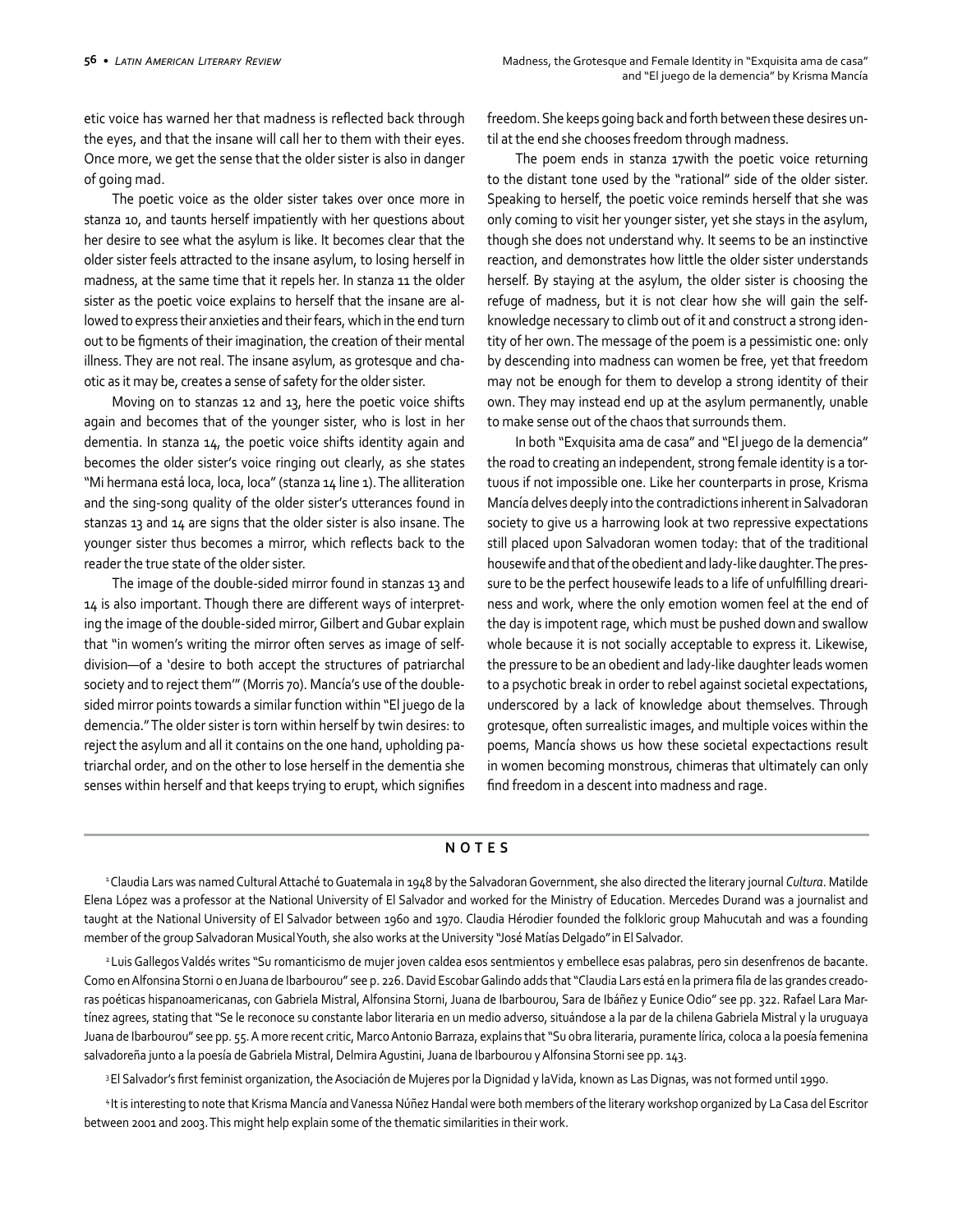Madness, the Grotesque and Female Identity in "Exquisita ama de casa" **LATIN AMERICAN LITERARY REVIEW •** 57 and "El juego de la demencia" by Krisma Mancía

5 For the housewife in this poem, cooking is not a means to self-discovery, creative expression, or love. Mancía might also rebelling against the tendency of some Latin American feminist criticism to see cooking as a metaphor for female creative power. The hot oil, the eggs, all seem to evoque Sor Juana, but in order to stand in opposition to her, rather than to agree with her, see Castillo 56.

6 This might also be an allusion to the way that the poet Sylvia Plath committed suicide, though not one that is sympathetic to Plath.

7 Throughout the poem, there are clear allusions to Rosario Castellanos' poem "Valium 10". The similarity in theme and some of the actions the housewife undertakes points to a certain amount of influence by Castellanos' poem over the writing of Mancía's "Exquisita ama de casa."

<sup>8</sup> The image of the canary in a cage brings to mind Alfonsina Storni's poem "Hombre pequeñito," where the female poetic voice is the canary that demands to be set free from its cage, which represents patriarchal oppression.

## **WORKS CITED**

Alegría, Claribel and Darwin J. Flakoll. *Cenizas de Izalco.* Seix Barral, 1966.

Barbas-Rhoden, Laura. *Writing Women in Central America: Gender and the Fictionalization of History*. Ohio UP, 2003.

Barraza, Marco Antonio, editor. *Antología de escritores del istmo centroamericano*. San Salvador, Clásicos Roxsil, 1999.

Breton, André. *Manifestoes of Surrealism.* Translated by Richard Seaver and Helen R. Lane, U of Michigan P, 1969.

Castellanos, Rosario. *Mujer que sabe latín…* 4th ed, México, Fondo de Cultura Económica, 2010.

Castellanos, Rosario. "Valium 10." *Palabra virtual:Audio y video en poesía y literatura*. 10 May 2004, www.palabravirtual.com/index.php?ir=ver\_voz1. php&wid=1771&t=Valium +10&p=Rosario+Castellanos&o=Nuria+del+Saz. Accessed 28 Dec. 2020.

Castillo, Debra A. *Talking Back: Toward a Latin American Feminist Literary Criticism*. Cornell UP, 1992.

"Claudia Hérodier." *EcuRed,* 07 Sep. 2020, ecured.cu/index.php?title=Claudia\_H%C3%A 9rodier&oldid=3755299. Accessed 11 Jan. 2021.

Chiquillo, Raquel Patricia. "Tranformaciones antropomórficas y construcciones orgánicas: La ballena y el cangrejo en tres poemas de Antonio Cisneros." *Monographic Review/Revista Monográfica,* XX, 2004, pp. 226-240.

de la Vega, Joan, editor. *Trilces trópicos: Poesía emergente en Nicaragua y El Salvador*. La Garúa, 2006.

Durand, Mercedes. "El agua." ĺndice *antológico de la poesía salvadoreña*, edited by David Escobar Galindo, San Salvador, El Salvador, UCA Editores, 1987, pp. 599.

Durand, Mercedes. "Llanto." ĺndice *antológico de la poesía salvadoreña*, edited by David Escobar Galindo, San Salvador, El Salvador, UCA Editores, 1987, pp. 603-04.

Durand, Mercedes. "Soneto." ĺndice *antológico de la poesía salvadoreña*, edited by David Escobar Galindo, San Salvador, El Salvador, UCA Editores, 1987, pp. 599-600.

Escobar Galindo, David, editor. ĺndice *antológico de la poesía salvadoreña*. San Salvador, El Salvador, UCA Editores, 1987.

Escudos, Jacinta. *Contra-corriente*. San Salvador, El Salvador, UCA Editores, 1993. Escudos, Jacinta. *Cuentos sucios.* San Salvador, El Salvador, Dirección de Publicaciones e Impresos, 1997.

Escudos, Jacinta. *El desencanto*. San Salvador, El Salvador, Dirección de Publicaciones e Impresos, 2001.

Gallegos Valdés, Luis. *Panorama de la literatura salvadoreña: Del período precolombino a 1980*. San Salvador, El Salvador, UCA Editores, 1987.

Gilbert, Sandra M. and Susan Gubar. *The Madwoman in the Attic: The Woman Writer and the Nineteenth-Century Literary Imagination*. Yale UP, 1979.

Golden, Stephanie. *Slaying the Mermaid: Women and the Culture of Sacrifice*. Harmony Books, 1998.

González, Marta Leonor, Juan Sobalvarro and Luis Alvarenga, editors. *Cruce de poesía Nicaragua-El Salvador*. Managua, Nicaragua, 400 Elefantes, 2006. Hernández, Claudia. *Mediodía de frontera*. San Salvador, El Salvador, Dirección de Publicaciones e Impresos, 2002.

Hérodier, Claudia. "Poema." ĺndice *antológico de la poesía salvadoreña*, edited by David Escobar Galindo, San Salvador, El Salvador, UCA Editores, 1987, pp. 735.

Hérodier, Claudia. *Volcán de mimbre*. Dirección General de Publicaciones del MED, 1978.

Kristeva, Julia. "About Chinese Women." *The Kristeva Reader*, translated by Sean Hand, edited by Toril Moi, Columbia UP, 1986, pp. 138-159.

Kristeva, Julia. "Black Sun." *The Portable Kristeva*, edited by Kelly Oliver, Columbia UP, 1997, pp. 180- 202.

Lara Martínez, Rafael, editor. *El Salvador: poesía escogida*. Editorial Universitaria Centroamericana - EDUCA, 1998.

Lars, Claudia. "Como abeja obstinada." *Quizás tu nombre salve: Antología bilingüe de la poesía salvadoreña / Et si ton nom sauvait: Anthologie bilingue de la poésie salvadorienne*, edited by Maria Poumier, Editorial Universitaria Universidad de El Salvador, 1992, pp. 414.

Lars, Claudia. "Espejo." ĺndice *antológico de la poesía salvadoreña*, edited by David Escobar Galindo, San Salvador, El Salvador, UCA Editores, 1987, pp. 343.

Lappas, Catherine. "'Gilded Cages' and 'Concave Mirrors' Female Prisons in Margaret Atwood and Angela Carter." *Feminism in Multi-Cultural Literature*, edited by Antonio Sobejano-Morán, The Edward Mellen Press, 1996, pp. 85-101.

López, Matilde Elena. "Diálogo con mi nombre." ĺndice *antológico de la poesía salvadoreña*, edited by David Escobar Galindo, San Salvador, El Salvador, UCA Editores, 1987, pp. 497- 98.